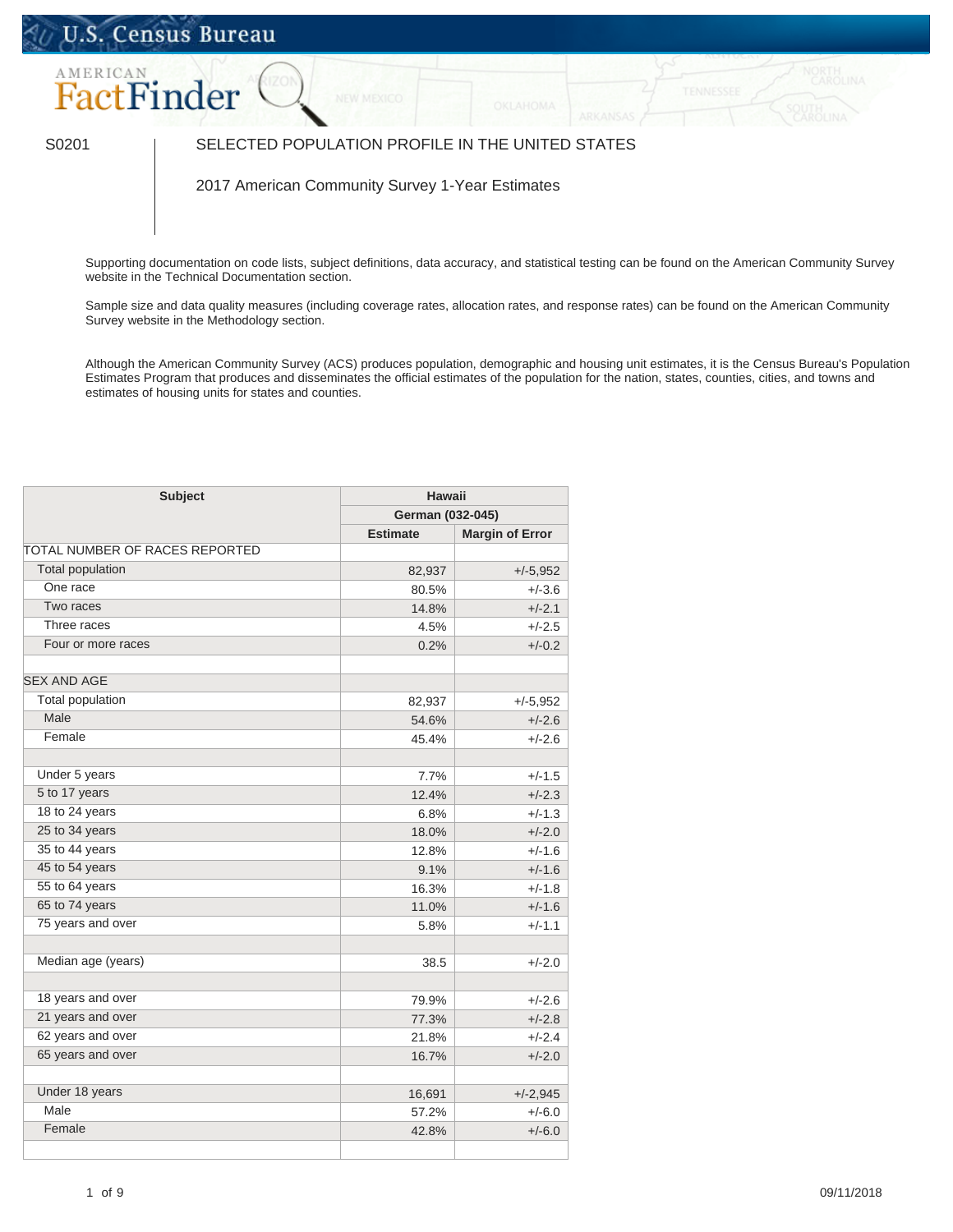| <b>Subject</b>                                          | <b>Hawaii</b>    |                        |
|---------------------------------------------------------|------------------|------------------------|
|                                                         | German (032-045) |                        |
|                                                         | <b>Estimate</b>  | <b>Margin of Error</b> |
| 18 years and over                                       | 66,246           | $+/-4,165$             |
| Male                                                    | 54.0%            | $+/-2.8$               |
| Female                                                  | 46.0%            | $+/-2.8$               |
| 18 to 34 years                                          | 20,605           | $+/-2,462$             |
| Male                                                    | 55.5%            | $+/-6.1$               |
| Female                                                  | 44.5%            | $+/-6.1$               |
| 35 to 64 years                                          |                  |                        |
| Male                                                    | 31,758           | $+/-2,602$             |
| Female                                                  | 54.0%            | $+/-3.6$               |
|                                                         | 46.0%            | $+/-3.6$               |
| 65 years and over                                       | 13,883           | $+/-1,589$             |
| Male                                                    | 51.6%            | $+/-5.2$               |
| Female                                                  | 48.4%            | $+/-5.2$               |
| <b>RELATIONSHIP</b>                                     |                  |                        |
| Population in households                                | 81,771           | $+/-5,849$             |
| Householder or spouse                                   | 61.1%            | $+/-3.3$               |
| Child                                                   | 25.0%            | $+/-2.5$               |
| Other relatives                                         | 8.1%             | $+/-2.5$               |
| <b>Nonrelatives</b>                                     | 5.9%             | $+/-1.6$               |
| Unmarried partner                                       | 2.1%             | $+/-1.0$               |
|                                                         |                  |                        |
| <b>HOUSEHOLDS BY TYPE</b>                               |                  |                        |
| Households                                              | 36,258           | $+/-2,591$             |
| Family households                                       | 69.8%            | $+/-3.9$               |
| With own children of the householder under 18<br>vears  | 28.7%            | $+/-3.7$               |
| Married-couple family                                   | 56.8%            | $+/-4.1$               |
| With own children of the householder under 18           | 23.1%            | $+/-3.5$               |
| years<br>Female householder, no husband present, family | $7.7\%$          | $+/-1.9$               |
| With own children of the householder under 18           |                  |                        |
| years                                                   | 2.9%             | $+/-1.2$               |
| Nonfamily households                                    | 30.2%            | $+/-3.9$               |
| Male householder                                        | 15.7%            | $+/-3.4$               |
| Living alone                                            | 11.7%            | $+/-3.1$               |
| Not living alone                                        | $3.9\%$          | $+/-1.7$               |
| Female householder                                      | 14.5%            | $+/-2.6$               |
| Living alone                                            | $9.8\%$          | $+/-2.2$               |
| Not living alone                                        | 4.7%             | $+/-1.7$               |
| Average household size                                  | 2.81             | $+/-0.14$              |
| Average family size                                     | 3.28             | $+/-0.18$              |
| <b>MARITAL STATUS</b>                                   |                  |                        |
| Population 15 years and over                            |                  |                        |
|                                                         | 68,201           | $+/-4,416$             |
| Now married, except separated<br>Widowed                | 56.6%            | $+/-3.5$               |
|                                                         | 4.1%             | $+/-1.2$               |
| <b>Divorced</b>                                         | 11.4%            | $+/-2.0$               |
| Separated                                               | 1.1%             | $+/-0.6$               |
| Never married                                           | 26.8%            | $+/-3.1$               |
| Male 15 years and over                                  | 36,978           | +/-3,119               |
| Now married, except separated                           | 59.3%            | $+/-4.4$               |
| Widowed                                                 | 1.6%             | $+/-0.9$               |
| <b>Divorced</b>                                         | 11.3%            | $+/-2.8$               |
| Separated                                               | 1.3%             | $+/-0.8$               |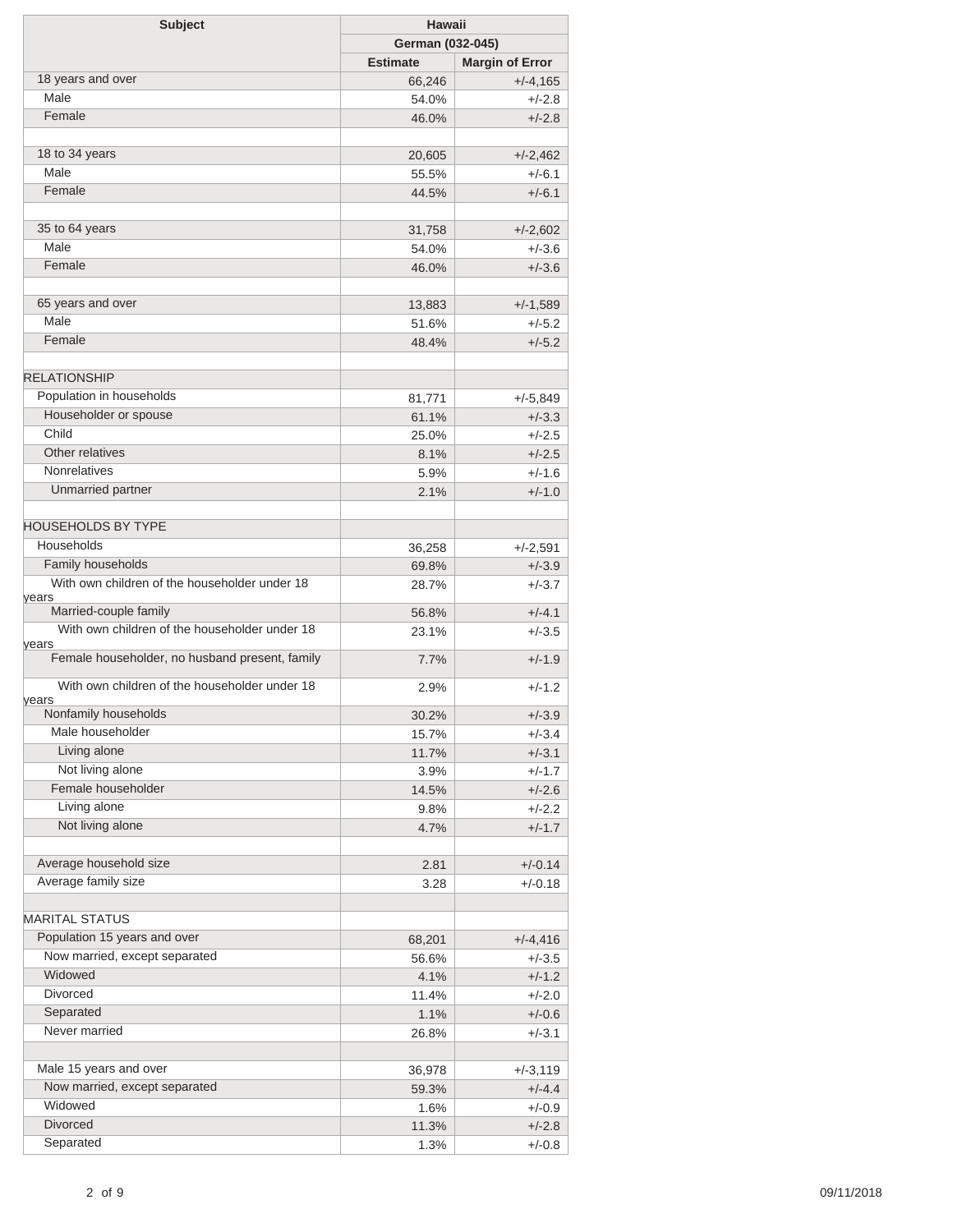| <b>Subject</b>                                                                             | <b>Hawaii</b>   |                        |  |
|--------------------------------------------------------------------------------------------|-----------------|------------------------|--|
|                                                                                            |                 | German (032-045)       |  |
|                                                                                            | <b>Estimate</b> | <b>Margin of Error</b> |  |
| Never married                                                                              | 26.5%           | $+/-4.0$               |  |
|                                                                                            |                 |                        |  |
| Female 15 years and over                                                                   | 31,223          | $+/-2,662$             |  |
| Now married, except separated                                                              | 53.4%           | $+/-4.9$               |  |
| Widowed                                                                                    | 7.2%            | $+/-2.2$               |  |
| <b>Divorced</b>                                                                            | 11.5%           | $+/-3.0$               |  |
| Separated                                                                                  | 0.8%            | $+/-0.7$               |  |
| Never married                                                                              | 27.1%           | $+/-4.3$               |  |
|                                                                                            |                 |                        |  |
| <b>SCHOOL ENROLLMENT</b>                                                                   |                 |                        |  |
| Population 3 years and over enrolled in school                                             | 16,328          | $+/-2,752$             |  |
| Nursery school, preschool                                                                  | 10.8%           | $+/-3.3$               |  |
| Kindergarten                                                                               | 7.4%            | $+/-2.8$               |  |
| Elementary school (grades 1-8)                                                             | 36.6%           | $+/-4.5$               |  |
| High school (grades 9-12)                                                                  | 15.7%           | $+/-4.1$               |  |
| College or graduate school                                                                 | 29.4%           | $+/-6.0$               |  |
|                                                                                            |                 |                        |  |
| Male 3 years and over enrolled in school                                                   | 8,609           | $+/-1,989$             |  |
| Percent enrolled in kindergarten to grade 12                                               | 62.4%           | $+/-10.1$              |  |
| Percent enrolled in college or graduate school                                             | 29.2%           | $+/-9.6$               |  |
| Female 3 years and over enrolled in school                                                 | 7,719           | $+/-1,297$             |  |
| Percent enrolled in kindergarten to grade 12                                               | 56.9%           | $+/-6.9$               |  |
| Percent enrolled in college or graduate school                                             | 29.6%           | $+/-6.1$               |  |
|                                                                                            |                 |                        |  |
| <b>EDUCATIONAL ATTAINMENT</b>                                                              |                 |                        |  |
| Population 25 years and over                                                               | 60,592          | +/-3,812               |  |
| Less than high school diploma                                                              | 2.5%            | $+/-1.1$               |  |
| High school graduate (includes equivalency)                                                | 18.5%           | $+/-3.1$               |  |
| Some college or associate's degree                                                         | 34.4%           | $+/-3.2$               |  |
| Bachelor's degree                                                                          | 27.6%           | $+/-2.8$               |  |
| Graduate or professional degree                                                            | 17.1%           | $+/-2.5$               |  |
|                                                                                            |                 |                        |  |
| High school graduate or higher                                                             | 97.5%           | $+/-1.1$               |  |
| Male, high school graduate or higher                                                       | 97.7%           | $+/-1.4$               |  |
| Female, high school graduate or higher                                                     | 97.4%           | $+/-1.3$               |  |
| Bachelor's degree or higher                                                                |                 |                        |  |
| Male, bachelor's degree or higher                                                          | 44.7%           | $+/-3.1$               |  |
| Female, bachelor's degree or higher                                                        | 43.8%           | $+/-4.1$               |  |
|                                                                                            | 45.8%           | $+/-4.4$               |  |
| <b>FERTILITY</b>                                                                           |                 |                        |  |
| Women 15 to 50 years                                                                       |                 |                        |  |
| Women 15 to 50 years who had a birth in the past 12                                        | 16,521          | $+/-1,746$             |  |
| months                                                                                     | 824             | $+/-409$               |  |
| Unmarried women 15 to 50 years who had a birth in                                          | N               | N                      |  |
| the past 12 months<br>As a percent of all women with a birth in the past                   |                 |                        |  |
| 12 months                                                                                  | N               | N                      |  |
|                                                                                            |                 |                        |  |
| <b>RESPONSIBILITY FOR GRANDCHILDREN UNDER 18</b>                                           |                 |                        |  |
| <b>YEARS</b>                                                                               |                 |                        |  |
| Population 30 years and over                                                               | 52,179          | $+/-3,536$             |  |
| Grandparents living with grandchild(ren)                                                   | 4.2%            | $+/-1.5$               |  |
| Grandparents responsible for grandchildren as a<br>percentage of living with grandchildren | 21.4%           | $+/-12.9$              |  |
|                                                                                            |                 |                        |  |
| VETERAN STATUS                                                                             |                 |                        |  |
| Civilian population 18 years and over                                                      | 60,290          | +/-4,091               |  |
| Civilian veteran                                                                           | 15.3%           | $+/-2.1$               |  |
|                                                                                            |                 |                        |  |
| <b>DISABILITY STATUS</b>                                                                   |                 |                        |  |
| Total civilian noninstitutionalized population                                             | 76,784          | +/-5,802               |  |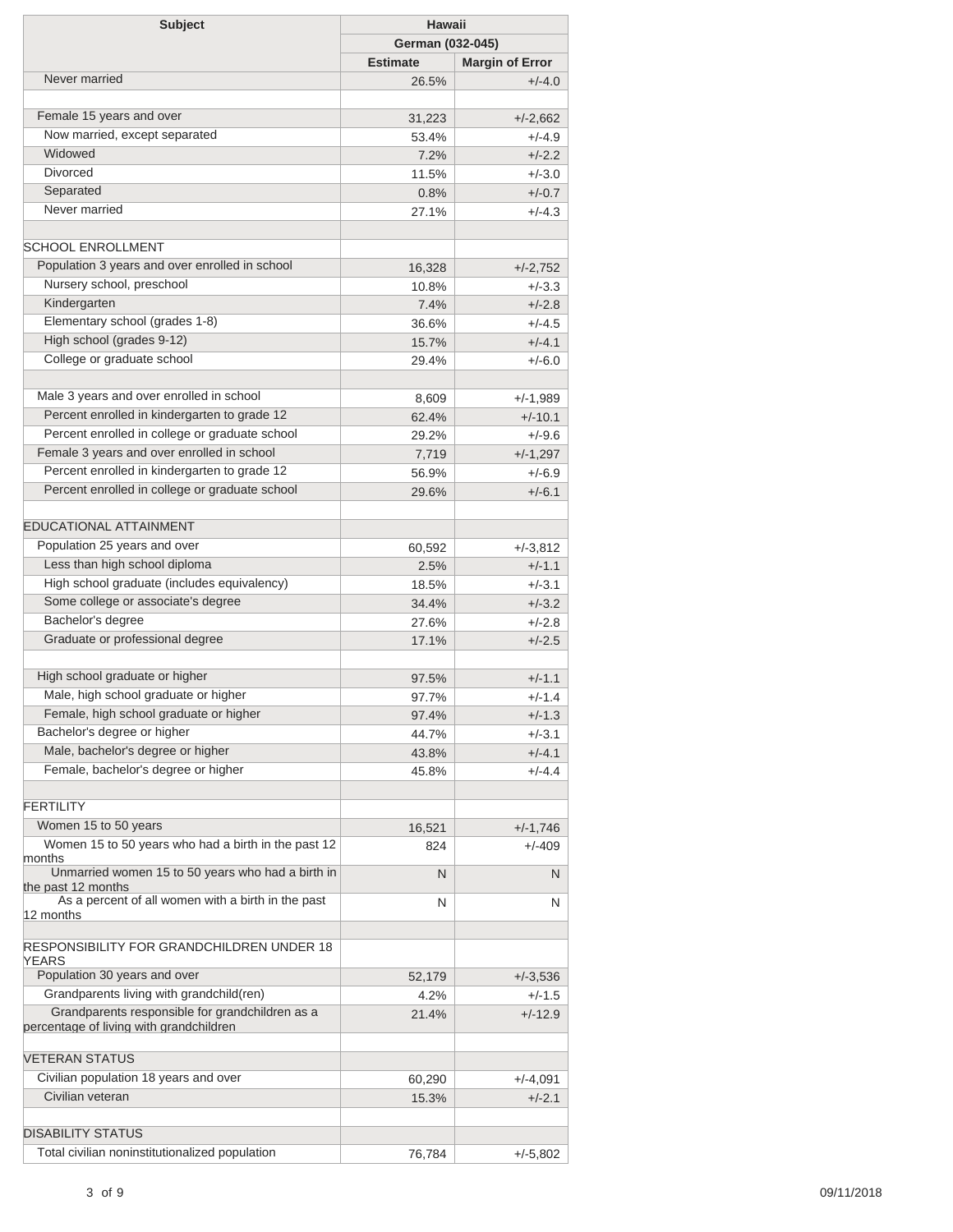| <b>Subject</b>                                                 | Hawaii           |                        |
|----------------------------------------------------------------|------------------|------------------------|
|                                                                | German (032-045) |                        |
|                                                                | <b>Estimate</b>  | <b>Margin of Error</b> |
| With a disability                                              | 10.0%            | $+/-2.0$               |
|                                                                |                  |                        |
| Civilian noninstitutionalized population under 18 years        | 16,685           | $+/-2,945$             |
| With a disability                                              | 1.4%             | $+/-1.4$               |
| Civilian noninstitutionalized population 18 to 64 years        | 46,216           | $+/-3,658$             |
| With a disability                                              | 8.2%             | $+/-2.3$               |
| Civilian noninstitutionalized population 65 years and          | 13,883           | $+/-1,589$             |
| older<br>With a disability                                     | 26.2%            | $+/-6.7$               |
| <b>RESIDENCE 1 YEAR AGO</b>                                    |                  |                        |
| Population 1 year and over                                     |                  |                        |
|                                                                | 81,404           | $+/-5,853$             |
| Same house                                                     | 80.0%            | $+/-3.3$               |
| Different house in the U.S.                                    | 19.4%            | $+/-3.3$               |
| Same county                                                    | 8.7%             | $+/-2.0$               |
| Different county                                               | 10.7%            | $+/-2.6$               |
| Same state                                                     | 0.9%             | $+/-0.6$               |
| Different state                                                | 9.8%             | $+/-2.5$               |
| Abroad                                                         | 0.6%             | $+/-0.4$               |
|                                                                |                  |                        |
| PLACE OF BIRTH, CITIZENSHIP STATUS AND YEAR<br><b>OF ENTRY</b> |                  |                        |
| <b>Native</b>                                                  | 79,711           | $+/-6,025$             |
| Male                                                           | 55.1%            | $+/-2.6$               |
| Female                                                         | 44.9%            | $+/-2.6$               |
|                                                                |                  |                        |
| Foreign born                                                   | 3,226            | $+/-802$               |
| Male                                                           | 41.8%            | $+/-12.6$              |
| Female                                                         | 58.2%            | $+/-12.6$              |
|                                                                |                  |                        |
| Foreign born; naturalized U.S. citizen                         | 1,548            | $+/-583$               |
| Male                                                           |                  |                        |
| Female                                                         | 57.9%            | $+/-20.7$              |
|                                                                | 42.1%            | $+/-20.7$              |
| Foreign born; not a U.S. citizen                               | 1,678            | $+/-601$               |
| Male                                                           | 26.9%            | $+/-13.7$              |
| Female                                                         | 73.1%            | $+/-13.7$              |
| Population born outside the United States                      |                  |                        |
| Entered 2010 or later                                          | 3,226<br>29.0%   | $+/-802$               |
| Entered 2000 to 2009                                           |                  | $+/-13.9$              |
|                                                                | 14.3%            | $+/-8.7$               |
| Entered before 2000                                            | 56.6%            | $+/-15.4$              |
| WORLD REGION OF BIRTH OF FOREIGN BORN                          |                  |                        |
| Foreign-born population excluding population born at<br>sea    | 3,226            | $+/-802$               |
| Europe                                                         | N                | N                      |
| Asia                                                           | N                | N                      |
| Africa                                                         | N                | N                      |
| Oceania                                                        | N                | N                      |
| Latin America                                                  | N                | N                      |
| Northern America                                               | N                | N                      |
|                                                                |                  |                        |
| LANGUAGE SPOKEN AT HOME AND ABILITY TO<br><b>SPEAK ENGLISH</b> |                  |                        |
| Population 5 years and over                                    | 76,537           | $+/-5,504$             |
| English only                                                   | 92.5%            | $+/-1.9$               |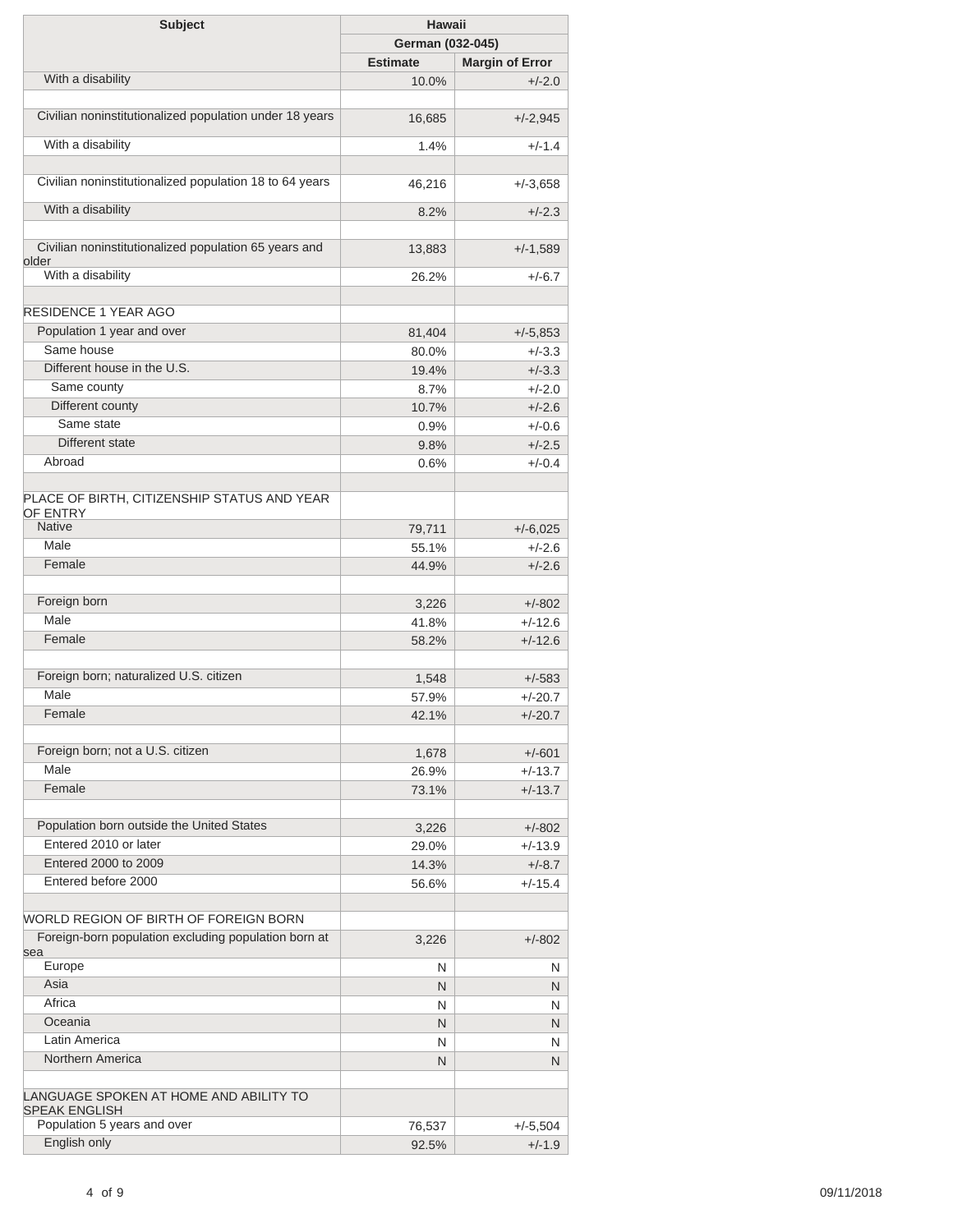| <b>Subject</b>                                                  | <b>Hawaii</b>   |                        |  |
|-----------------------------------------------------------------|-----------------|------------------------|--|
|                                                                 |                 | German (032-045)       |  |
|                                                                 | <b>Estimate</b> | <b>Margin of Error</b> |  |
| Language other than English                                     | 7.5%            | $+/-1.9$               |  |
| Speak English less than "very well"                             | 0.9%            | $+/-0.6$               |  |
| <b>EMPLOYMENT STATUS</b>                                        |                 |                        |  |
| Population 16 years and over                                    | 67,688          | $+/-4,360$             |  |
| In labor force                                                  | 68.0%           | $+/-2.8$               |  |
| Civilian labor force                                            | 59.2%           | $+/-2.7$               |  |
| Employed                                                        | 54.9%           | $+/-2.7$               |  |
| Unemployed                                                      | 4.3%            | $+/-1.6$               |  |
| <b>Unemployment Rate</b>                                        | 7.3%            | $+/-2.6$               |  |
| <b>Armed Forces</b>                                             | 8.8%            | $+/-1.7$               |  |
| Not in labor force                                              | 32.0%           | $+/-2.8$               |  |
| Females 16 years and over                                       |                 |                        |  |
| In labor force                                                  | 31,016          | $+/-2,643$             |  |
| Civilian labor force                                            | 63.0%           | $+/-3.6$               |  |
|                                                                 | 61.6%           | $+/-3.5$               |  |
| Employed                                                        | 56.4%           | $+/-3.8$               |  |
| Unemployed                                                      | 5.2%            | $+/-2.6$               |  |
| <b>Unemployment Rate</b>                                        | 8.4%            | $+/-4.1$               |  |
| COMMUTING TO WORK                                               |                 |                        |  |
| Workers 16 years and over                                       | 42,547          | $+/-3,145$             |  |
| Car, truck, or van - drove alone                                | 74.1%           | $+/-3.6$               |  |
| Car, truck, or van - carpooled                                  | 7.6%            | $+/-1.9$               |  |
| Public transportation (excluding taxicab)                       | 1.5%            | $+/-0.7$               |  |
| Walked                                                          | 4.6%            | $+/-1.4$               |  |
| Other means                                                     | 4.6%            | $+/-1.9$               |  |
| Worked at home                                                  | 7.6%            | $+/-2.2$               |  |
| Mean travel time to work (minutes)                              | 24.4            | $+/-1.5$               |  |
| <b>OCCUPATION</b>                                               |                 |                        |  |
| Civilian employed population 16 years and over                  |                 |                        |  |
| Management, business, science, and arts                         | 37,181          | $+/-2,953$             |  |
| occupations                                                     | 43.3%           | $+/-4.0$               |  |
| Service occupations                                             | 16.1%           | $+/-2.9$               |  |
| Sales and office occupations                                    | 22.8%           | +/-3.3                 |  |
| Natural resources, construction, and maintenance<br>occupations | 11.0%           | $+/-3.0$               |  |
| Production, transportation, and material moving                 | 6.9%            | $+/-2.0$               |  |
| occupations                                                     |                 |                        |  |
| Male civilian employed population 16 years and over             | 19,693          | $+/-1,927$             |  |
| Management, business, science, and arts                         | 40.8%           | $+/-5.8$               |  |
| occupations<br>Service occupations                              | 18.1%           | $+/-5.0$               |  |
| Sales and office occupations                                    | 13.2%           | $+/-3.8$               |  |
| Natural resources, construction, and maintenance                | 19.9%           | $+/-5.0$               |  |
| occupations<br>Production, transportation, and material moving  | 7.9%            | $+/-3.0$               |  |
| occupations                                                     |                 |                        |  |
| Female civilian employed population 16 years and                | 17,488          | $+/-1,898$             |  |
| over<br>Management, business, science, and arts                 | 46.0%           | $+/-6.1$               |  |
| occupations<br>Service occupations                              |                 | $+/-3.3$               |  |
| Sales and office occupations                                    | 13.7%           | $+/-6.4$               |  |
| Natural resources, construction, and maintenance                | 33.6%<br>0.9%   | $+/-1.1$               |  |
| occupations<br>Production, transportation, and material moving  | 5.7%            | $+/-2.9$               |  |
| occupations                                                     |                 |                        |  |
| <b>INDUSTRY</b>                                                 |                 |                        |  |
|                                                                 |                 |                        |  |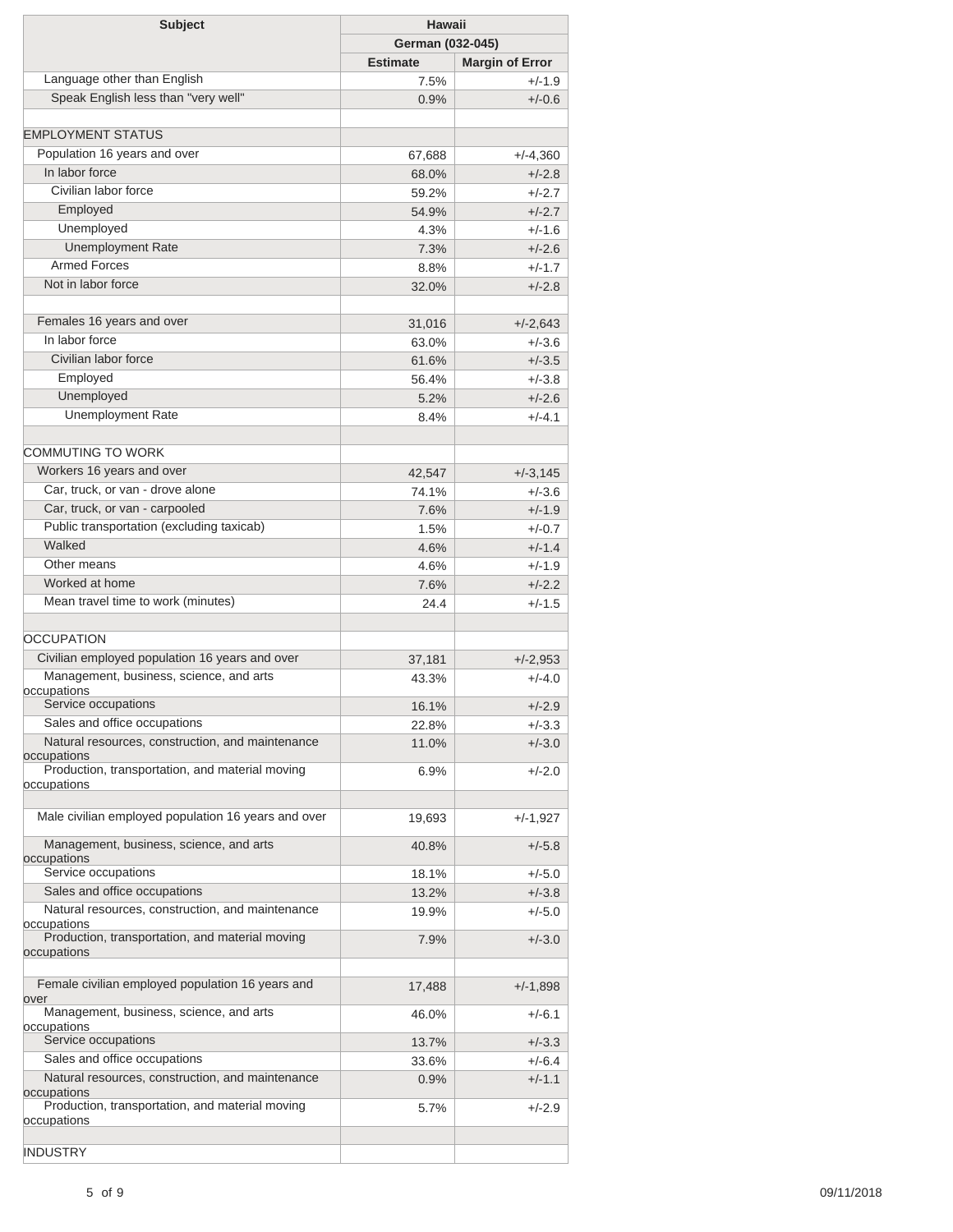| <b>Subject</b>                                                                                                                                    | Hawaii           |                        |
|---------------------------------------------------------------------------------------------------------------------------------------------------|------------------|------------------------|
|                                                                                                                                                   | German (032-045) |                        |
|                                                                                                                                                   | <b>Estimate</b>  | <b>Margin of Error</b> |
| Civilian employed population 16 years and over                                                                                                    | 37,181           | $+/-2,953$             |
| Agriculture, forestry, fishing and hunting, and mining                                                                                            | 2.5%             | $+/-1.3$               |
|                                                                                                                                                   |                  |                        |
| Construction                                                                                                                                      | 8.2%             | $+/-2.4$               |
| Manufacturing                                                                                                                                     | 2.9%             | $+/-1.3$               |
| Wholesale trade                                                                                                                                   | 1.9%             | $+/-1.0$               |
| Retail trade                                                                                                                                      | 10.3%            | $+/-2.5$               |
| Transportation and warehousing, and utilities                                                                                                     | 5.2%             | $+/-2.0$               |
| Information                                                                                                                                       | 1.1%             | $+/-0.7$               |
| Finance and insurance, and real estate and rental<br>and leasing                                                                                  | 7.4%             | $+/-1.8$               |
| Professional, scientific, and management, and<br>administrative and waste management services<br>Educational services, and health care and social | 13.7%            | $+/-3.3$               |
| assistance                                                                                                                                        | 21.0%            | $+/-3.4$               |
| Arts, entertainment, and recreation, and<br>accommodation and food services                                                                       | 12.3%            | $+/-2.8$               |
| Other services (except public administration)                                                                                                     | 4.4%             | $+/-1.9$               |
| Public administration                                                                                                                             | $9.0\%$          | $+/-2.3$               |
|                                                                                                                                                   |                  |                        |
| <b>CLASS OF WORKER</b>                                                                                                                            |                  |                        |
| Civilian employed population 16 years and over                                                                                                    | 37,181           | $+/-2,953$             |
| Private wage and salary workers                                                                                                                   | 69.2%            | $+/-3.5$               |
| Government workers                                                                                                                                | 19.3%            | $+/-2.9$               |
| Self-employed workers in own not incorporated                                                                                                     | 11.2%            | $+/-2.6$               |
| business<br>Unpaid family workers                                                                                                                 | 0.3%             | $+/-0.3$               |
| INCOME IN THE PAST 12 MONTHS (IN 2017                                                                                                             |                  |                        |
| <b>INFLATION-ADJUSTED DOLLARS)</b>                                                                                                                |                  |                        |
| Households                                                                                                                                        | 36,258           | $+/-2,591$             |
| Median household income (dollars)                                                                                                                 | 81,802           | $+/-8,627$             |
| With earnings                                                                                                                                     | 80.9%            | $+/-3.0$               |
| Mean earnings (dollars)                                                                                                                           | 104,500          | $+/-7,287$             |
| With Social Security income                                                                                                                       | 30.4%            | $+/-3.7$               |
| Mean Social Security income (dollars)                                                                                                             | 19,629           | $+/-1,373$             |
| With Supplemental Security Income                                                                                                                 | 4.0%             | $+/-1.7$               |
| Mean Supplemental Security Income (dollars)                                                                                                       | 10,904           | $+/-4,591$             |
| With cash public assistance income                                                                                                                | 2.0%             | $+/-0.9$               |
| Mean cash public assistance income (dollars)                                                                                                      | 5,101            | $+/-1,958$             |
| With retirement income                                                                                                                            | 20.6%            | $+/-3.3$               |
| Mean retirement income (dollars)                                                                                                                  | 31,831           | +/-6,547               |
| With Food Stamp/SNAP benefits                                                                                                                     | 7.4%             | $+/-1.8$               |
| Families                                                                                                                                          | 25,311           | $+/-2,338$             |
| Median family income (dollars)                                                                                                                    | 97,116           | $+/-10,028$            |
| Married-couple family                                                                                                                             | 81.3%            | $+/-3.7$               |
| Median income (dollars)                                                                                                                           | 106,406          | $+/-8,866$             |
| Male householder, no spouse present, family                                                                                                       | 7.6%             | $+/-3.0$               |
| Median income (dollars)                                                                                                                           |                  |                        |
| Female householder, no husband present, family                                                                                                    | 71,951           | $+/-22,891$            |
|                                                                                                                                                   | 11.1%            | $+/-2.7$               |
| Median income (dollars)                                                                                                                           | 69,682           | $+/-19,833$            |
| <b>Individuals</b>                                                                                                                                | 82,937           | $+/-5,952$             |
| Per capita income (dollars)                                                                                                                       | 44,771           | $+/-3,606$             |
| With earnings for full-time, year-round workers:                                                                                                  |                  |                        |
| Male                                                                                                                                              | 20,563           | $+/-2,263$             |
| Female                                                                                                                                            | 11,203           | $+/-1,775$             |
| Mean earnings (dollars) for full-time, year-round                                                                                                 |                  |                        |
| workers:                                                                                                                                          |                  |                        |
| Male                                                                                                                                              | 84,891           | +/-11,894              |
| Female                                                                                                                                            | 64,381           | $+/-5,948$             |
| Median earnings (dollars) full-time, year-round                                                                                                   |                  |                        |
| workers:<br>Male                                                                                                                                  |                  |                        |
|                                                                                                                                                   | 65,501           | $+/-5,472$             |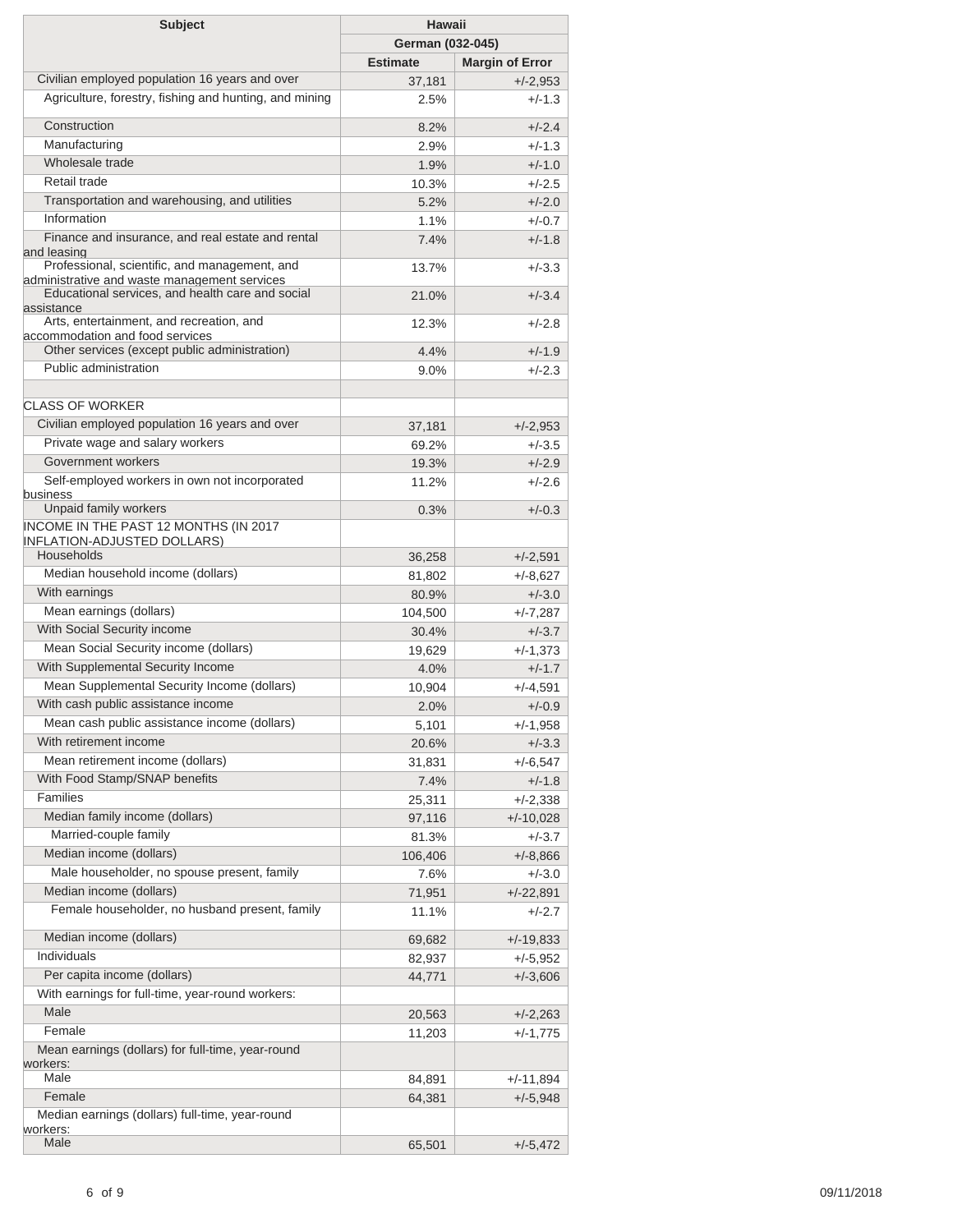| <b>Subject</b>                                                                 | <b>Hawaii</b>    |                        |
|--------------------------------------------------------------------------------|------------------|------------------------|
|                                                                                | German (032-045) |                        |
|                                                                                | <b>Estimate</b>  | <b>Margin of Error</b> |
| Female                                                                         | 51,091           | $+/-2,248$             |
| <b>HEALTH INSURANCE COVERAGE</b>                                               |                  |                        |
| Civilian noninstitutionalized population                                       | 76,784           | $+/-5,802$             |
| With private health insurance                                                  | 79.5%            | $+/-2.8$               |
| With public coverage                                                           | 33.6%            | $+/-3.0$               |
| No health insurance coverage                                                   | 4.3%             | $+/-1.4$               |
| POVERTY RATES FOR FAMILIES AND PEOPLE FOR<br>WHOM POVERTY STATUS IS DETERMINED |                  |                        |
| All families                                                                   | 5.4%             | $+/-2.3$               |
| With related children of the householder under 18<br>years                     | 7.5%             | $+/-4.1$               |
| With related children of the householder under 5<br>years only                 | 16.2%            | $+/-10.1$              |
| Married-couple family                                                          | 3.4%             | $+/-2.3$               |
| With related children of the householder under 18<br>years                     | N                | N                      |
| With related children of the householder under 5                               | N                | N                      |
| vears only<br>Female householder, no husband present, family                   | 19.0%            | $+/-12.2$              |
| With related children of the householder under 18<br>years                     | 30.9%            | $+/-19.9$              |
| With related children of the householder under 5<br>years only                 | 79.9%            | $+/-31.2$              |
| All people                                                                     | 8.4%             | $+/-2.1$               |
| Under 18 years                                                                 | 9.1%             | $+/-5.0$               |
| Related children of the householder under 18 years                             | $9.0\%$          | $+/-5.0$               |
| Related children of the householder under 5 years                              | 13.2%            | $+/-8.7$               |
| Related children of the householder 5 to 17 years                              | 6.4%             | $+/-5.0$               |
| 18 years and over                                                              | 8.2%             | $+/-2.0$               |
| 18 to 64 years                                                                 | 8.4%             | $+/-2.4$               |
| 65 years and over                                                              | 7.5%             | $+/-3.5$               |
| People in families                                                             | 5.2%             | $+/-2.2$               |
| Unrelated individuals 15 years and over                                        | 21.7%            | $+/-5.7$               |
| <b>HOUSING TENURE</b>                                                          |                  |                        |
| Occupied housing units                                                         | 36,258           | $+/-2,591$             |
| Owner-occupied housing units                                                   | 52.0%            | $+/-3.8$               |
| Renter-occupied housing units                                                  | 48.0%            | $+/-3.8$               |
| Average household size of owner-occupied unit                                  | 2.93             | $+/-0.20$              |
| Average household size of renter-occupied unit                                 | 2.68             | $+/-0.19$              |
| UNITS IN STRUCTURE                                                             |                  |                        |
| Occupied housing units                                                         | 36,258           | $+/-2,591$             |
| 1-unit, detached or attached                                                   | 66.1%            | $+/-3.9$               |
| 2 to 4 units                                                                   | 7.7%             | $+/-2.5$               |
| 5 or more units                                                                | 26.2%            | $+/-3.8$               |
| Mobile home, boat, RV, van, etc.                                               | 0.0%             | $+/-0.4$               |
| YEAR STRUCTURE BUILT                                                           |                  |                        |
| Occupied housing units                                                         | 36,258           | $+/-2,591$             |
| Built 2014 or later                                                            | 1.6%             | $+/-0.9$               |
| Built 2010 to 2013                                                             | 4.0%             | $+/-1.5$               |
| Built 2000 to 2009                                                             | 14.6%            | $+/-2.8$               |
| Built 1980 to 1999                                                             | 33.9%            | $+/-3.9$               |
| Built 1960 to 1979                                                             | 29.9%            | $+/-3.8$               |
| Built 1940 to 1959                                                             | 11.6%            | $+/-2.7$               |
| Built 1939 or earlier                                                          | 4.5%             | $+/-1.7$               |
| <b>VEHICLES AVAILABLE</b>                                                      |                  |                        |
| Occupied housing units                                                         |                  |                        |
| None                                                                           | 36,258           | $+/-2,591$             |
| 1 or more                                                                      | 7.5%             | $+/-2.4$               |
| <b>HOUSE HEATING FUEL</b>                                                      | 92.5%            | $+/-2.4$               |
| Occupied housing units                                                         | 36,258           | $+/-2,591$             |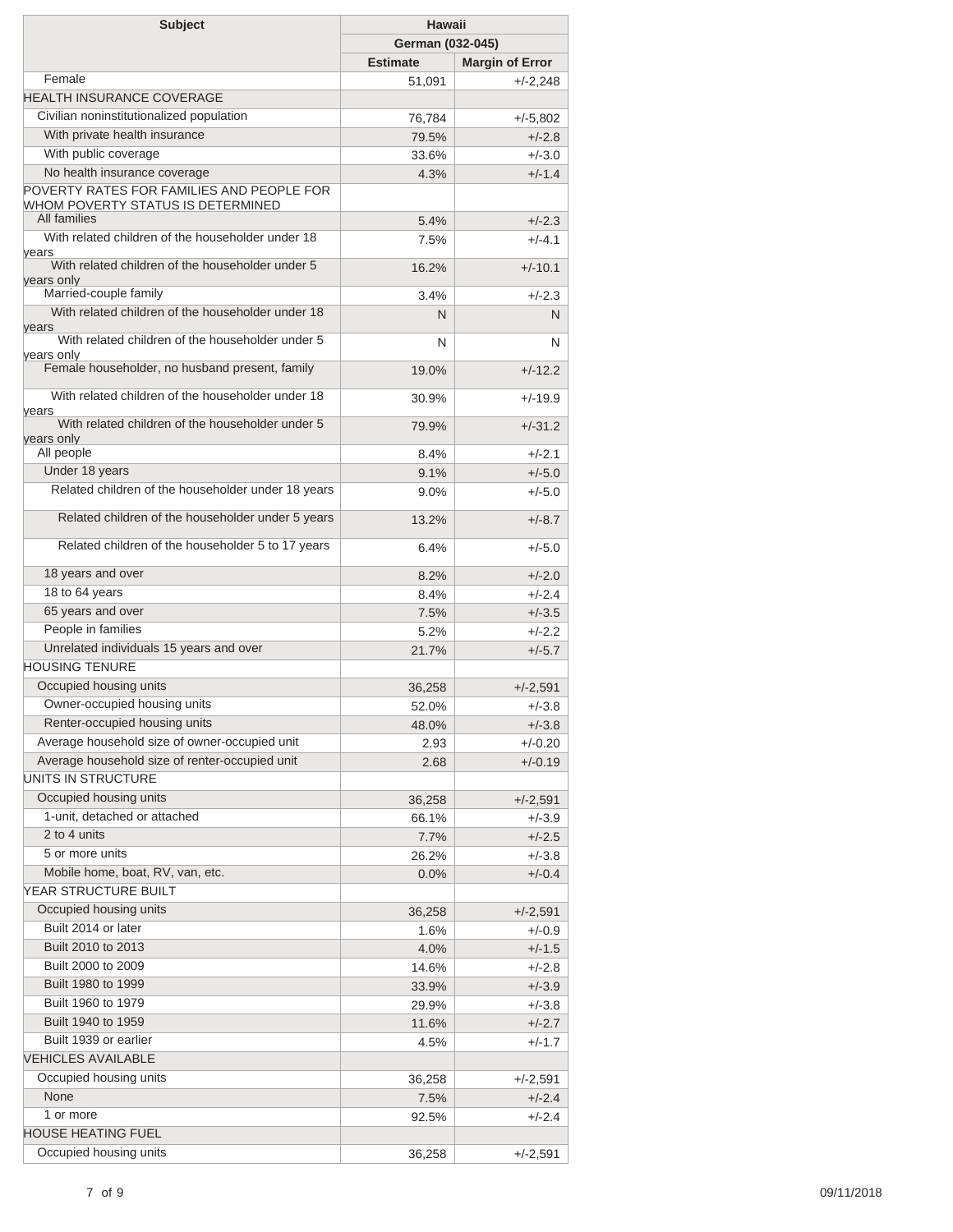| <b>Subject</b>                                                                                      | Hawaii           |                        |
|-----------------------------------------------------------------------------------------------------|------------------|------------------------|
|                                                                                                     | German (032-045) |                        |
|                                                                                                     | <b>Estimate</b>  | <b>Margin of Error</b> |
| Gas                                                                                                 | 2.1%             | $+/-1.1$               |
| Electricity                                                                                         | 21.2%            | $+/-3.1$               |
| All other fuels                                                                                     | 4.4%             | $+/-1.3$               |
| No fuel used                                                                                        | 72.4%            | $+/-3.5$               |
| <b>SELECTED CHARACTERISTICS</b>                                                                     |                  |                        |
| Occupied housing units                                                                              | 36,258           | $+/-2,591$             |
| No telephone service available                                                                      | 1.4%             | $+/-0.9$               |
| 1.01 or more occupants per room                                                                     | 4.6%             | $+/-1.7$               |
| SELECTED MONTHLY OWNER COSTS AS A<br>PERCENTAGE OF HOUSEHOLD INCOME IN THE<br><b>PAST 12 MONTHS</b> |                  |                        |
| Housing units with a mortgage (excluding units where<br>SMOC cannot be computed)                    | 12,298           | $+/-1,561$             |
| Less than 30 percent                                                                                | 65.3%            | $+/-6.8$               |
| 30 percent or more                                                                                  | 34.7%            | $+/-6.8$               |
| OWNER CHARACTERISTICS                                                                               |                  |                        |
| Owner-occupied housing units                                                                        | 18,862           | $+/-1,917$             |
| Median value (dollars)                                                                              | 625,000          | $+/-40.886$            |
| Median selected monthly owner costs with a<br>mortgage (dollars)                                    | 2,339            | $+/-192$               |
| Median selected monthly owner costs without a<br>mortgage (dollars)                                 | 678              | +/-156                 |
| GROSS RENT AS A PERCENTAGE OF HOUSEHOLD<br>INCOME IN THE PAST 12 MONTHS                             |                  |                        |
| Occupied units paying rent (excluding units where<br><b>GRAPI</b> cannot be computed)               | 16,577           | $+/-1,827$             |
| Less than 30 percent                                                                                | 36.7%            | $+/-6.1$               |
| 30 percent or more                                                                                  | 63.3%            | $+/-6.1$               |
| <b>GROSS RENT</b>                                                                                   |                  |                        |
| Occupied units paying rent                                                                          | 16,642           | $+/-1,823$             |
| Median gross rent (dollars)                                                                         | 1,978            | $+/-189$               |
| COMPUTERS AND INTERNET USE                                                                          |                  |                        |
| <b>Total households</b>                                                                             | 36,258           | $+/-2,591$             |
| With a computer                                                                                     | 94.8%            | $+/-2.3$               |
| With a broadband Internet subscription                                                              | 86.9%            | $+/-3.0$               |

Data are based on a sample and are subject to sampling variability. The degree of uncertainty for an estimate arising from sampling variability is represented through the use of a margin of error. The value shown here is the 90 percent margin of error. The margin of error can be interpreted roughly as providing a 90 percent probability that the interval defined by the estimate minus the margin of error and the estimate plus the margin of error (the lower and upper confidence bounds) contains the true value. In addition to sampling variability, the ACS estimates are subject to nonsampling error (for a discussion of nonsampling variability, see [Accuracy of the Data\)](https://www.census.gov/programs-surveys/acs/technical-documentation.html/). The effect of nonsampling error is not represented in these tables.

Data for the households, families, occupied housing units, owner-occupied housing units, and renter-occupied housing units lines refer to the specified race, Hispanic or Latino, American Indian or Alaska Native, or ancestry of the householder shown in the table. Data in the "Total population" column are shown regardless of the race, Hispanic or Latino, American Indian or Alaska Native, or ancestry of the person.

The Census Bureau introduced a new set of disability questions in the 2008 ACS questionnaire. Accordingly, comparisons of disability data from 2008 or later with data from prior years are not recommended. For more information on these questions and their evaluation in the 2006 ACS Content Test, see the [Evaluation Report Covering Disability.](https://www.census.gov/content/dam/Census/library/working-papers/2007/acs/2007_Brault_01.pdf)

Employment and unemployment estimates may vary from the official labor force data released by the Bureau of Labor Statistics because of differences in survey design and data collection. For guidance on differences in employment and unemployment estimates from different sources go to [Labor Force Guidance](https://www.census.gov/hhes/www/laborfor/laborguidance092209.html).

Industry codes are 4-digit codes and are based on the North American Industry Classification System 2012. The Industry categories adhere to the guidelines issued in Clarification Memorandum No. 2, "NAICS Alternate Aggregation Structure for Use By U.S. Statistical Agencies," issued by the Office of Management and Budget.

Occupation codes are 4-digit codes and are based on Standard Occupational Classification 2010.